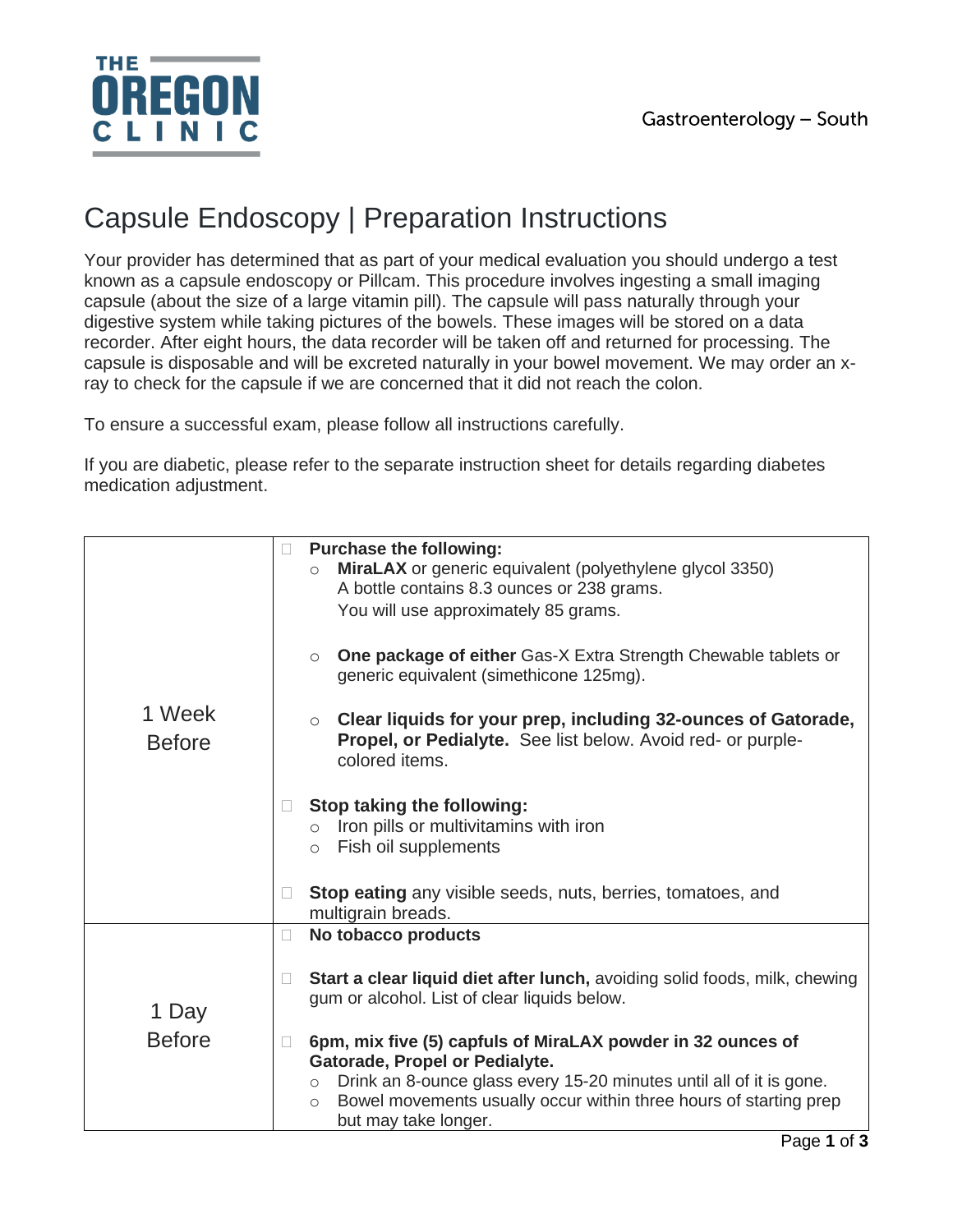|                                               | $\Box$ | You may continue to have clear liquids.                                                                                                                                                          |
|-----------------------------------------------|--------|--------------------------------------------------------------------------------------------------------------------------------------------------------------------------------------------------|
| Day of<br>Procedure-<br><b>Before Arrival</b> | n      | 4 hours prior to your arrival time, please stop all clear liquids. Have<br>nothing else by mouth except what is listed below (crucial medications<br>and Gas-X).                                 |
|                                               | П      | 2 hours prior to your arrival time, do not take any other medications.                                                                                                                           |
|                                               | П      | 30 minutes prior to your arrival time, chew three Gas-X Extra<br>Strength (simethicone) tablets.                                                                                                 |
|                                               | $\Box$ | Wear loose-fitting, comfortable clothes; two-piece outfit is preferable.<br>Wear a light-weight shirt under any heavier clothing. We will be placing a<br>sensor belt around your abdomen/waist. |
| Day of<br>Procedure-<br><b>After Arrival</b>  | $\Box$ | After you arrive, our nurse or medical assistant will review the test,<br>consent form, and the instructions you will follow over the 8-hour<br>capsule procedure.                               |
|                                               | $\Box$ | You will be asked to ingest the capsule with some water, just like you<br>would take any pill.                                                                                                   |
|                                               | 0      | Same day return appointment time will be set. You will return to the<br>same location for a 10-minute visit to disconnect the recorder and<br>remove the sensor belt.                            |

## **Clear Liquid Diet**

Clear liquids are easily digested and leave no undigested residue in your intestinal tract. This is why a clear liquid diet must be followed before a procedure. Not following the diet correctly can affect the prep results and the ability to view your intestinal tract.

Clear liquids contain no solids or pulp. When a clear liquid is in a container such as a bowl or glass, the container is visible through the substance. Although not "clear", black coffee/tea and sodas like Coke are ok on a clear liquid diet.

| <b>Items NOT Okay</b>             | <b>Items Okay</b>                                                                                                                                                             |  |  |
|-----------------------------------|-------------------------------------------------------------------------------------------------------------------------------------------------------------------------------|--|--|
| <b>SOLID FOODS</b>                | [High protein options]<br>Clear vegetable, chicken, or beef broth/bouillon.                                                                                                   |  |  |
| <b>DAIRY\ MILK</b>                | Clear protein drinks                                                                                                                                                          |  |  |
| ANYTHING COLORED RED<br>OR PURPLE | Flavored gelatin/Jell-O (without fruit) and gummy bears<br>Clear sports drinks (Gatorade, Powerade, Propel, etc.)<br>Clear juices (such as apple or white grape)<br>$\bullet$ |  |  |
| <b>ALCOHOL</b>                    | Coffee or tea (without cream or milk)<br>Water (plain, seltzer, sparkling, or flavored)                                                                                       |  |  |
|                                   | Coconut water (no pulp or mixtures with non-clear juices)<br>Soft drinks (soda/pop)<br><b>Crystal Light</b>                                                                   |  |  |